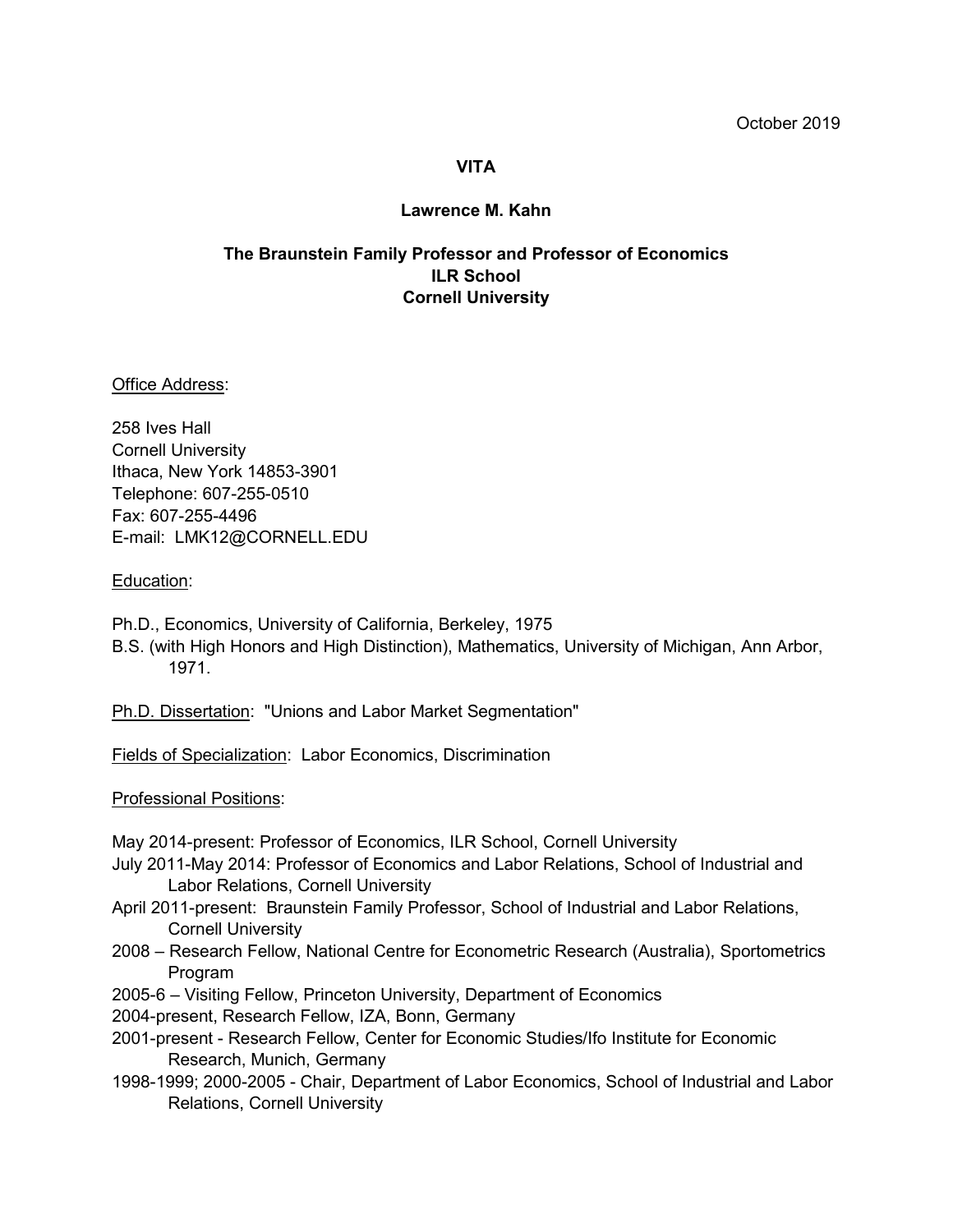September 1999-June 2000 - Visiting Scholar, Russell Sage Foundation, New York June 1999 - Visiting Scholar, Institute of Economics, Academia Sinica, Taipei, Taiwan June 1998 - Visiting Scholar, Office of Labour Market Policy Evaluation, Uppsala, Sweden August 1994-June 2011 Professor of Labor Economics and Collective Bargaining, School of Industrial and Labor Relations, Cornell University

June-August 1993 Visiting Fellow, The Australian National University

- Fall 1990-August 1994 Research Associate, Program for Conflict and Negotiation Research, University of Illinois at Urbana-Champaign
- August 1983-August 1994 Professor of Economics and Labor and Industrial Relations, University of Illinois at Urbana-Champaign
- August 1979-August 1983 Associate Professor of Economics and Labor and Industrial Relations, University of Illinois at Urbana-Champaign
- August 1975-August 1979 Assistant Professor of Economics and Labor and Industrial Relations, University of Illinois at Urbana-Champaign

Professional Honors:

Editor, *Industrial & Labor Relations Review*, 2011-present

Elected, Fellow of the Society of Labor Economists, 2008

Listed in *Who's Who in Economics*, 4<sup>th</sup> ed., 2003, edited by Mark Blaug and Howard R. Vane (Northampton, MA: Edward Elgar Publishing, 2003).

Specialized Co-Editor (for Sports Economics), *Economic Inquiry*, 2007-2010

Associate Editor, *Industrial & Labor Relations Review*, 1994-2011

Member, Board of Editors, *Industrial Relations*, 1982-1989

Member, Editorial Board, *Journal of Sports Economics*, 1998-

Member, National Academy of Sciences Committee on Women's Employment and Related Social Issues, 1981-1986

Member, Nominating Committee, Industrial Relations Research Association, 1986-1987

Second Vice President, Midwest Economics Association, 1988-1989

- Co-Chair, Industrial Relations Research Association Working Group on Meetings and Programs, 1988-1989
- Minnesota Award, Center for Labor Policy and Industrial Relations Center at the University Minnesota, Best Paper in the Past Two Years Analyzing Institutions in the Employment Relationship, Runner Up 1996 (coauthored paper with Francine D. Blau), 1998 and 2000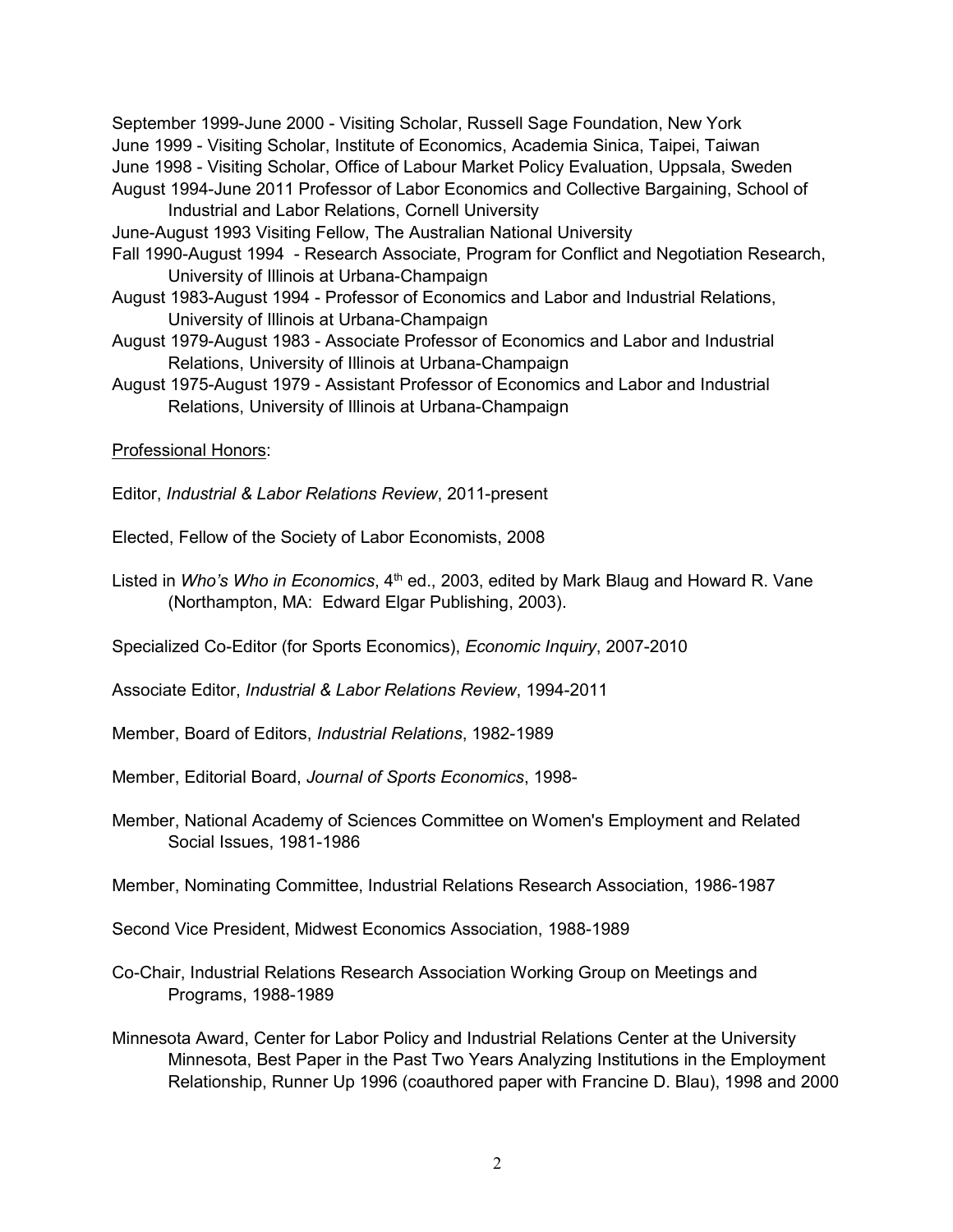Named in *Who's Who in America*, 2009-2013.

Named in *Men of Achievement*, 9th ed., 1982.

Named in *Who's Who in the Midwest*, 1982-1983.

- Named in *American Men and Women of Science*, Social and Behavioral Sciences Edition, 1978.
- Named on "An Incomplete List of Teachers Ranked as Excellent by Their Students," Official University of Illinois citation, 1977, 1978, 1980, 1989, 1990.

Kinkead Research Fellowship, University of Illinois at Urbana-Champaign, 1991-2 and 1992-3

Russell Sage Foundation Grant (with Francine D. Blau): 2004-2006.

Russell Sage/Century Foundations Grant (with Giuseppe Bertola and Francine D. Blau). 1999- 2001.

Russell Sage Foundation Grant (with Francine D. Blau and Jane Waldfogel), 1996-8.

National Center for the Workplace, Grant (with Francine D. Blau), 1994-5

- Ford Foundation, Grant Administered through the National Bureau of Economic Research (with Francine D. Blau), 1990-1992.
- U.S. Department of Labor, Contract (with Francine D. Blau, Peter Feuille, and Wallace Hendricks), 1980.
- U.S. Department of Labor, Employment and Training Administration, Small Grant (with Francine D. Blau), 1979-1980.
- U.S. Department of Labor, Employment and Training Administration, Small Grant (with Francine D. Blau), 1977-1978.
- U.S. Department of Labor, Manpower Administration, Doctoral Dissertation Grant, 1974-1975.

#### Professional Organizations:

American Economic Association Industrial Relations Research Association

## Publications:

A. Books, Monographs, Reports and Pamphlets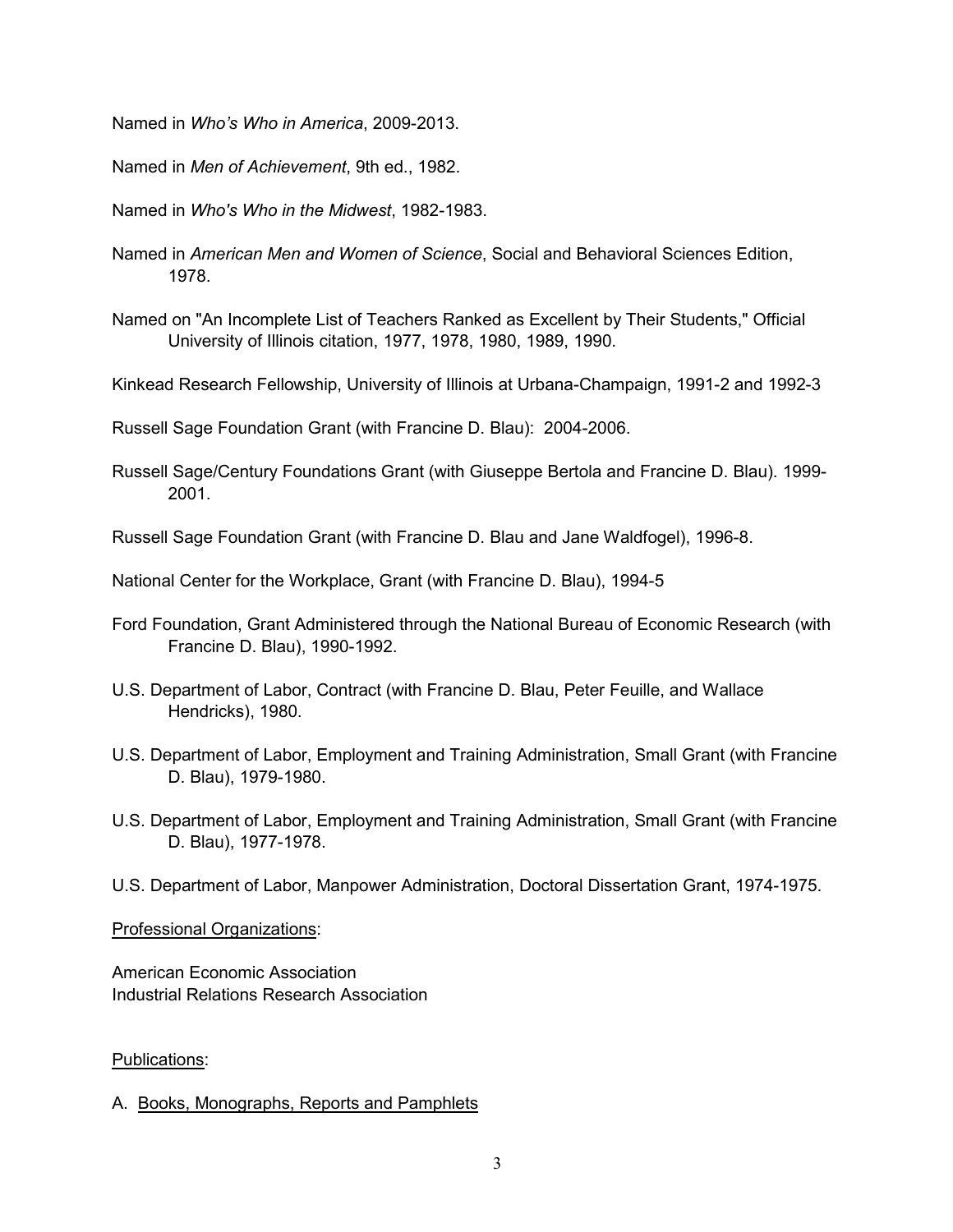- (with Francine D. Blau) *At Home and Abroad: US Labor Market Performance in International Perspective* (New York, Russell Sage Foundation, 2002), 314 pp.
- **The Industrial Relations Section of Princeton University awarded this book the Richard A. Lester Prize for the Outstanding Book in Labor Economics and Industrial Relations published in 2002; in addition,** *Choice* **Magazine has listed this book as an Outstanding Academic Title for 2002.**
- (with Francine D. Blau), *Wage Inequality: International Comparisons of Its Sources* (Washington, DC, American Enterprise Institute, 1996), 38 pp.
- (with Robert Flanagan, Robert Smith, and Ronald Ehrenberg), *Economics of the Employment Relationship* (Scott, Foresman, Glenview, Ill., 1989), 677 pp.
- (with Barbara Reskin, et al.), *Women's Work, Men's Work: Sex Segregation on the Job* (National Academy of Sciences, Washington, D.C., 1986), 173 pp.
- (with Wallace E. Hendricks), *Wage Indexation in the United States: Cola or Uncola?* (Ballinger, Cambridge, Mass., 1985), 255 pp.
- (with Peter Feuille and Wallace E. Hendricks), *Bargaining Structure and Bargaining Outcomes: Determinants and Tradeoffs* (Office of the Assistant Secretary for Policy Evaluation and Research, U.S. Department of Labor, Washington, D.C., 1981), 72 pp.
- (with Francine D. Blau), *Race and Sex Differences in the Probability and Consequences of Turnover* (Employment and Training Administration, U.S. Department of Labor, Washington, D.C., 1979), 79 pp.
- *Unions and Labor Market Segmentation* (Manpower Administration, U.S. Department of Labor, Washington, D.C., 1975), 198 pp.

## B. Articles

- (with Francine D. Blau, Peter Brummund, Jason Cook, and Miriam Larson-Koester0, "Is There Still Son Preference in the United States?" *Journal of Population Economics*, forthcoming.
- (with Maria Lorena Cook, Shannon Gleeson, and Kati L. Griffith), "Introduction to a Special Issue on the Impact of Immigrant Legalization Initiatives: International Perspectives on Immigration and the World of Work," *ILR Review*, 71, No. 4 (August 2018): 807-822.
- "Permanent Jobs, Employment Protection, and Job Content," *Industrial Relations*, 57, No. 3 (July 2018): 569-638.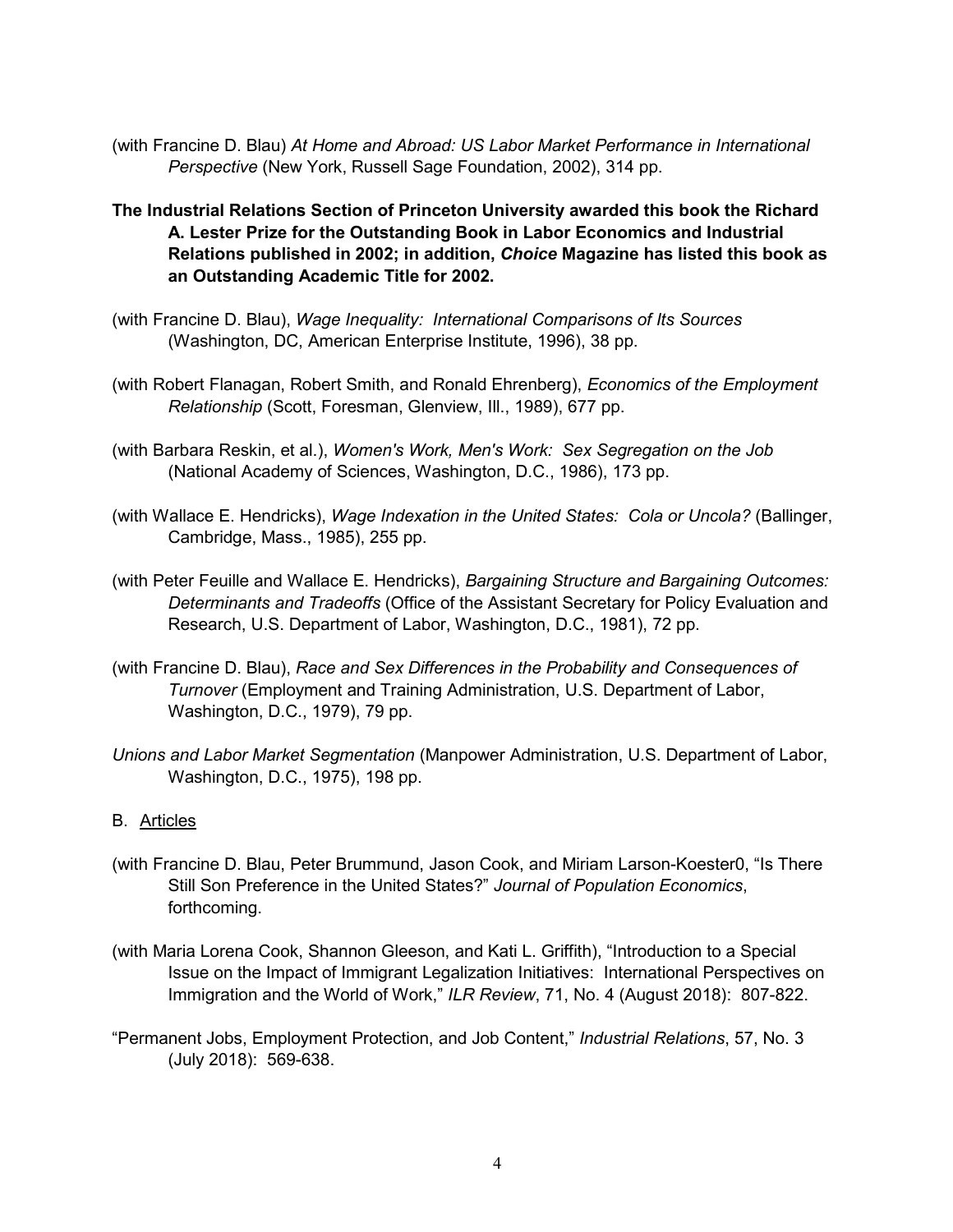- (with Francine D. Blau), "The Gender Wage Gap: Extent, Trends, and Sources," *Journal of Economic Literature*, 55, No. 3 (September 2017): 789-865.
- "*Myth and Measurement* by David Card and Alan B. Krueger: Introduction to a Retrospective Symposium," *ILR Review*, 70, No. 2 (May 2017): 813-814.
- "The Structure of the Permanent Job Wage Premium: Evidence from Europe," *Industrial Relations*, 55, No. 1 (January 2016): 149-178.
- (with Francine D. Blau), "Substitution Between Individual and Source Country Characteristics: Social Capital, Culture and US Labor Market Outcomes Among Immigrant Women," *Journal of Human Capital*, 9, No. 4 (Winter 2015): 439-482.
- "Wage Compression and the Gender Pay Gap," *IZA World of Labor*, 150 (April 2015).
- "Skill Shortages, Mismatches, and Structural Unemployment: A Symposium," *ILR Review*, 68, No. 2 (March 2015): 247-250.
- (with Francine D. Blau) "Immigration and the Distribution of Incomes," in Barry R. Chiswick and Paul W. Miller, eds., *Handbook of the Economics of International Migration, Volume 1B: The Impact and Regional Studies* (Amsterdam: Elsevier, 2015), pp. 793-843.
- "Introduction to the US Department of Labor Centennial Symposium," *ILR Review*, Vol. 67, Supplement (Spring 2014): 563-568.
- "New Evidence on Gender and the Labor Market: A Symposium," *ILR Review*, Vol. 67, No. 2 (April 2014): 283-286.
- (with Francine D. Blau), "Female Labor Supply: Why is the US Falling Behind?" *American Economic Review*, 103, No. 3 (May 2013): 251-256.
- (with Francine D. Blau) "The Feasibility and Importance of Adding Measures of Actual Experience to Cross-Sectional Data Collection," *Journal of Labor Economics*, 31, No. 2, Part 2 (April 2013): S17-S58.
- (with Francine D. Blau, Albert Yung-Hsu Liu and Kerry L. Papps), "The Transmission of Women's Fertility, Human Capital and Work Orientation Across Immigrant Generations," *Journal of Population Economics*, 26, Issue 2 (April 2013): 405-435.
- "The Economics of Discrimination: Evidence from Basketball," in Stephen Shmanske and Leo Kahane, eds., *Oxford Handbook on Sports Economics, Volume 2, Economics Through Sports* (Oxford: Oxford University Press, 2012), pp. 21-38.
- "Temporary Jobs and Job Search Effort in Europe," *Labour Economics*, 19, No. 1 (January 2012): 113-128.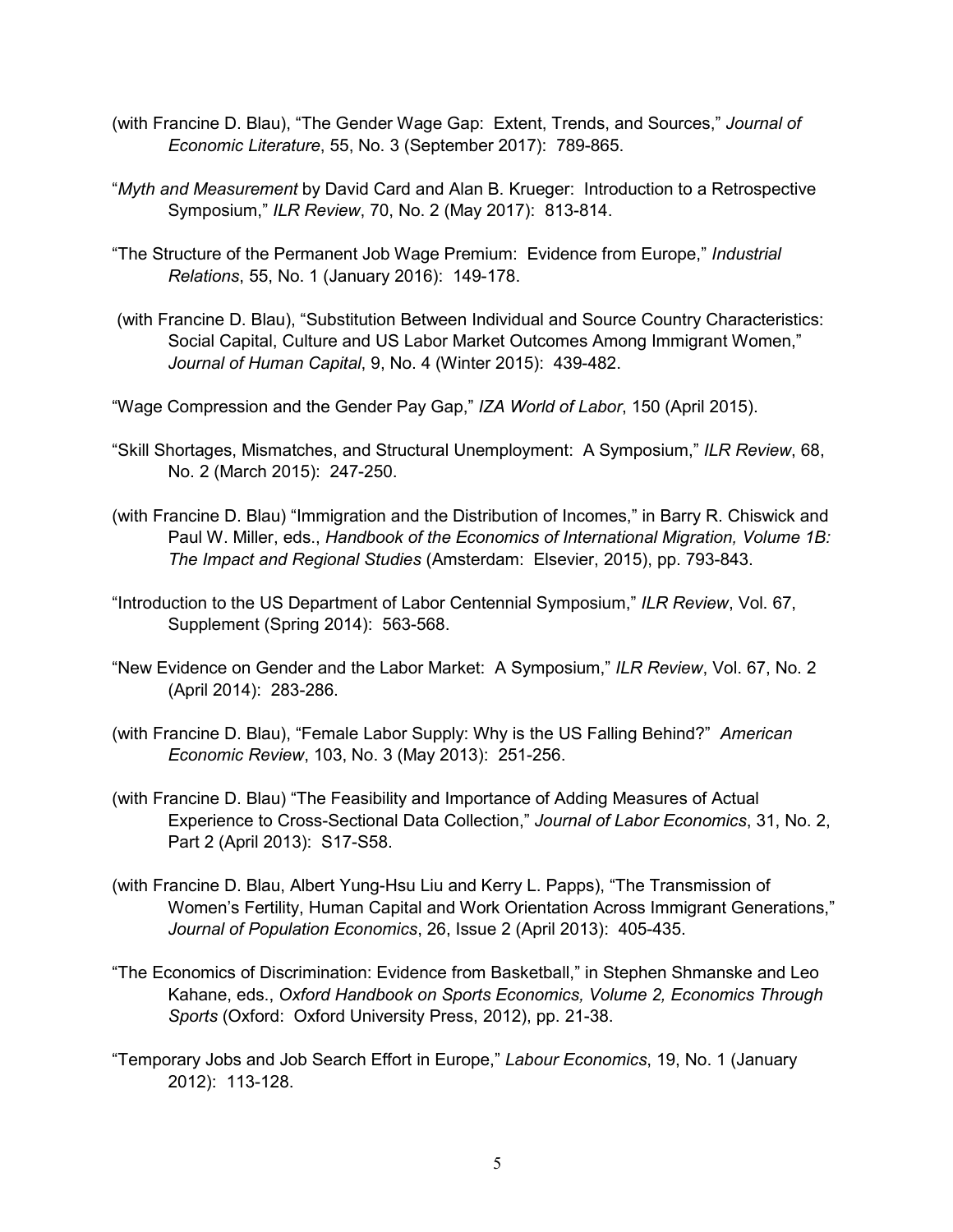- "Labor Market Policy: A Comparative View on the Costs and Benefits of Labor Market Flexibility," *Journal of Policy Analysis and Management*, 31, No. 1 (Winter 2012): 94- 110.
- (with Sue Bridgewater and Amanda H. Goodall), "Substitution Between Managers and Subordinates: Evidence from British Football," *Labour Economics*, 18, No. 3 (June 2011): 275-286.
- (with Amanda H. Goodall and Andrew J. Oswald), "Why Do Leaders Matter? The Role of Expert Knowledge in a Superstar Setting," *Journal of Economic Behavior and Organization*, 77, No. 3 (March 2011): 265-284.
- (with Francine D. Blau and Kerry L. Papps), "Gender, Source Country Characteristics and Labor Market Assimilation Among Immigrants: 1980-2000," *The Review of Economics and Statistics*, 93, No. 1 (February 2011): 43-58.
- "Employment Protection Reforms, Employment and the Incidence of Temporary Jobs in Europe: 1996-2001," *Labour Economics*, 17, No. 1 (January 2010): 1-15.
- "Sports, Antitrust Enforcement and Collective Bargaining," *Antitrust Bulletin*, 54, No. 4 (Winter 2009): 857-881.
- (with Francine D. Blau) "Inequality and Earnings Distribution," in Wiemer Salverda, Brian Nolan, and Timothy M. Smeeding, eds., *Oxford Handbook on Economic Inequality* (Oxford: Oxford University Press, 2009), pp. 177-203.
- (with Francine D. Blau) "Women's Work and Wages," in Steven Durlauf and Lawrence Blume, eds., The *New Palgrave Dictionary of Economics*, 2nd edition, Vol. 8 (New York: Palgrave Macmillan, 2008), pp. 762-772.
- (with J. Keith Murnighan), "Payoff Uncertainty in Finitely-Repeated Prisoner's Dilemma Games," in Charles R. Plott and Vernon L. Smith, eds., *Handbook of Experimental Economics Results*, Vol. 1 (Amsterdam: North-Holland, 2008), pp. 598-606.
- "The Impact of Wage-Setting Institutions on the Incidence of Public Employment in the OECD: 1960-1998," *Industrial Relations*, 47, No. 3 (July 2008): 329-354.
- (with Giuseppe Bertola and Francine D. Blau) "Labor Market Institutions and Demographic Employment Patterns," *Journal of Population Economics*, 20, No. 4 (October 2007): 833-867.
- (with Francine D. Blau) "Changes in the Labor Supply Behavior of Married Women: 1980- 2000", *Journal of Labor Economics*, 25, No. 3 (July 2007): 393-438.
- (with Francine D. Blau) "The Gender Pay Gap," *The Economists' Voice*, Vol. 4, Issue 4 (June 2007): Article 5.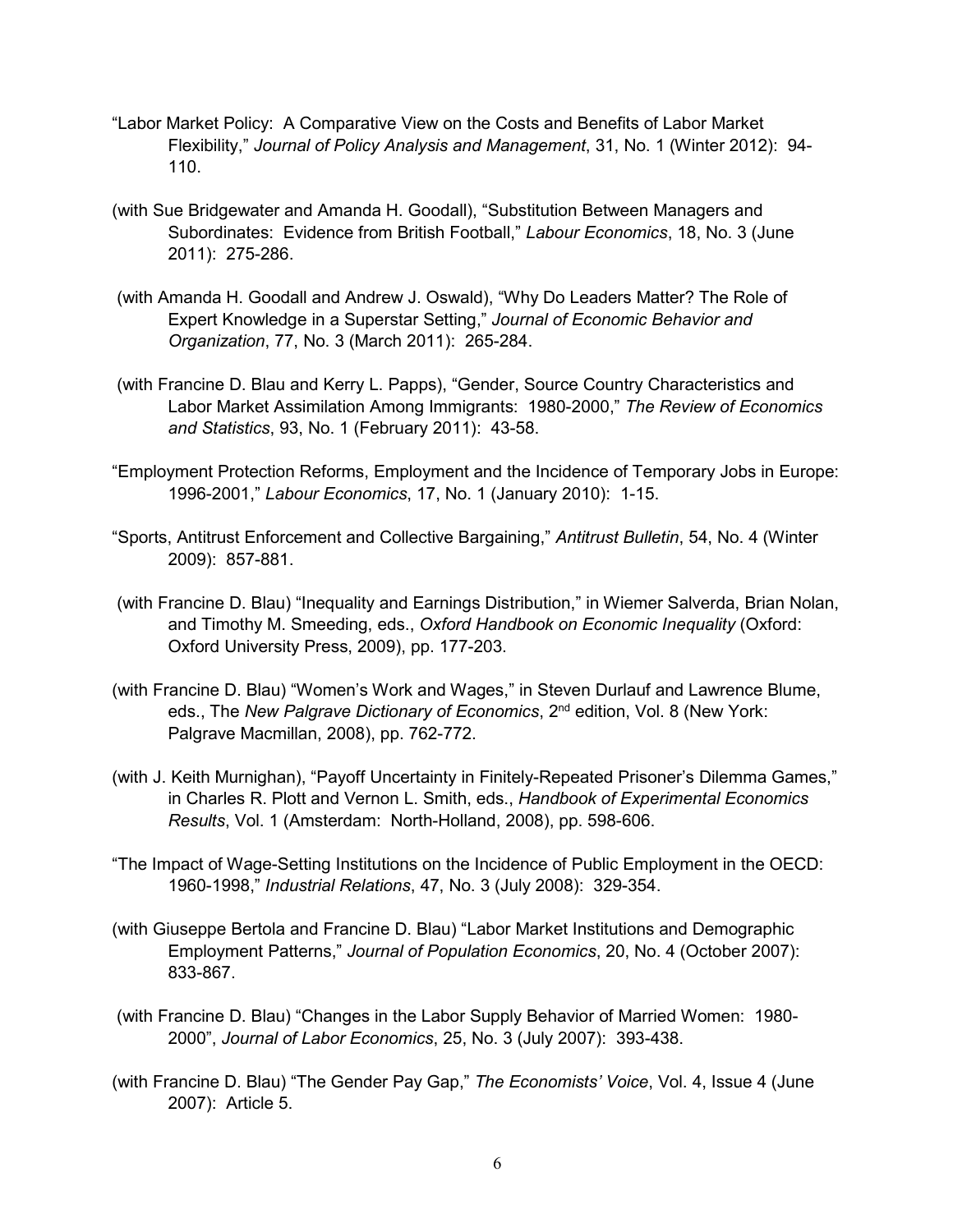- "The Impact of Employment Protection Mandates on Demographic Temporary Employment Patterns: International Microeconomic Evidence," *The Economic Journal*, 117, No. 521 (June 2007): F333-F356.
- (with Francine D. Blau) "Gender and Assimilation among Mexican Americans," in George Borjas, ed., *Mexican Immigration to the United States* (Chicago: University of Chicago Press, 2007), pp. 57-106.
- "Sports League Expansion and Consumer Welfare," *Journal of Sports Economics*, 8, No. 2 (April 2007): 115-138.
- (with Francine D. Blau) "The Gender Pay Gap: Have Women Gone as Far as They Can?" *Academy of Management Perspectives*, 21, Issue 1 (February 2007): 7-23.
- Reprinted in: David B. Grusky, ed., *Social Stratification: Class, Race and Gender in Sociological Perspective* (Philadelphia: Westview Press, 2008), pp. 843-860.
- "Cartel Behavior and Amateurism in College Sports," *Journal of Economic Perspectives*, 21, No. 1 (Winter 2007): 209-226.

Reprinted in: Wladimir Andreff, ed., *Recent Developments in the Economics of Sport* (Cheltenham, UK: Edward Elgar Publishing Limited, forthcoming).

- (with Francine D. Blau) "The US Gender Pay Gap in the 1990s: Slowing Convergence," *Industrial & Labor Relations Review,* 60, No. 1 (October 2006): 45-66*.*
- (with Francine D. Blau) "The Gender Pay Gap: Going, Going, … But Not Gone," in Francine D. Blau, Mary C. Brinton, and David B. Grusky, eds., *The Declining Significance of Gender?* (New York: Russell Sage Foundation, 2006), pp. 37-66.
- "Race, Performance, Pay and Retention among National Basketball Association Head Coaches," *Journal of Sports Economics*, 7, No. 2 (May 2006): 119-149.
- (with Malav Shah) "Race, Compensation and Contract Length in the NBA: 2001-2," *Industrial Relations*, 44, No. 3 (July 2005): 444-462.
- (with Francine D. Blau) "Do Cognitive Test Scores Explain Higher US Wage Inequality?" *The Review of Economics and Statistics*, 87, No. 1 (February 2005): 184-193.
- "Immigration, Skills and the Labor Market: International Evidence," *Journal of Population Economics*, 34, No. 3 (August 2004): 501-534.
- (with Francine D. Blau) "Collective Bargaining, Relative Wages and Employment: International Microeconomic Evidence," in Phanindra V. Wunnava, ed., *The Changing Role of Unions: New Forms of Representation* (Armonk, NY: M.E. Sharpe, 2004), pp. 169-228.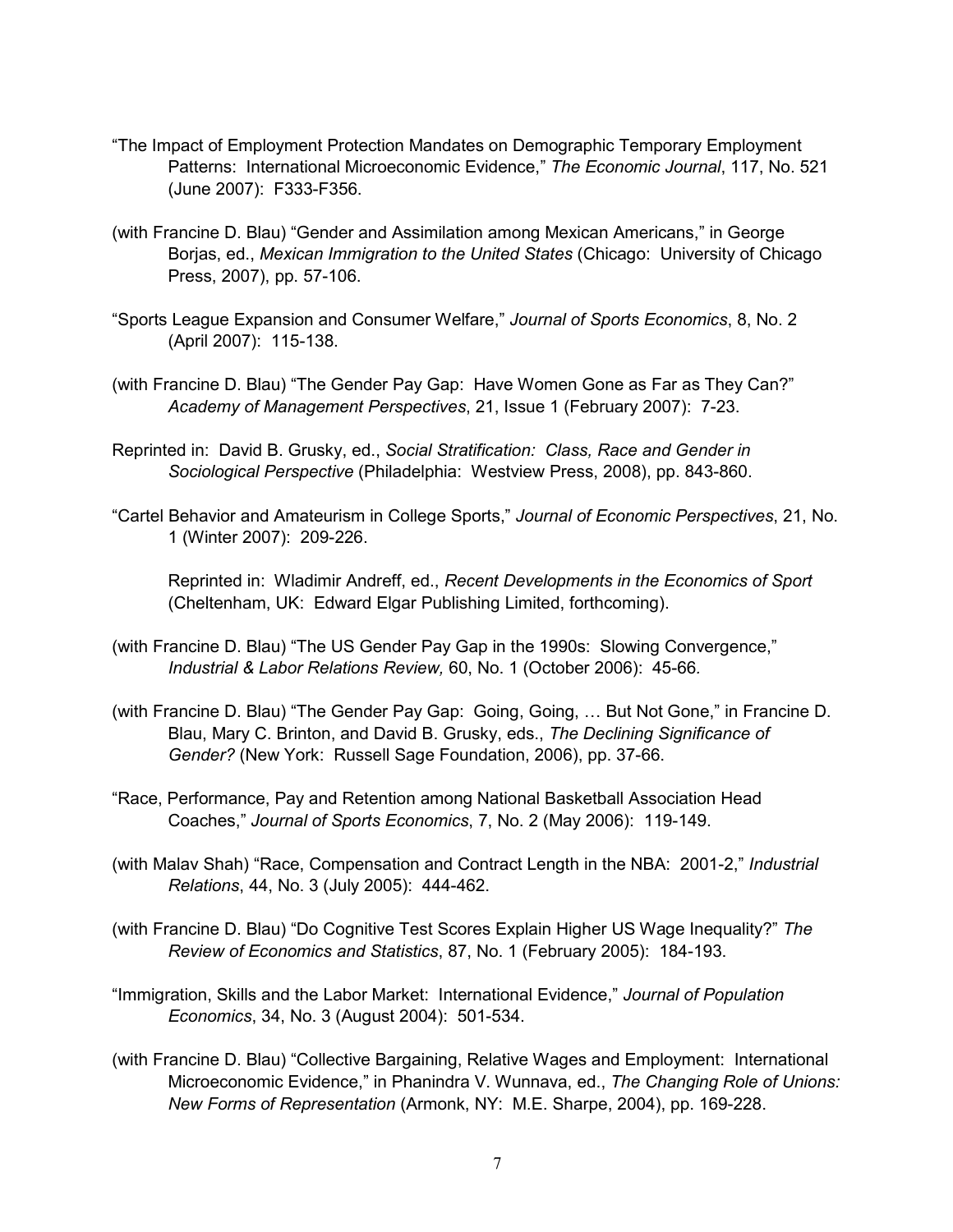- (with Francine D. Blau and Jane Waldfogel) "The Impact of Welfare Benefits on Single Motherhood and Headship of Young Women: Evidence from the Census," *Journal of Human Resources*, 39, No. 2 (Spring 2004): 382-404.
- (with Francine D. Blau) "Reply to Berndt Keller and to David Marsden," *Comparative Labor Law and Policy Journal*, Vol. 23, no. 4 (Summer 2002): 1077-1081 (from "Symposium on Francine D. Blau & Lawrence M. Kahn's *At Home and Abroad: US Labor Market Performance in International Perspective*")*.*
- "Labour Market Institutions and Unemployment in OECD Countries," *CESifo DICE Report: Journal for Institutional Comparisons*, Vol 1, no. 4 (Winter 2003): 25-32
- (with Francine D. Blau, Joan Moriarty, and Andre Souza) "The Role of the Family in Immigrants' Labor-Market Activity: An Evaluation of Alternative Explanations: Comment," *American Economic Review*, 93, No. 1 (March 2003): 429-447.
- (with Francine D. Blau) "Understanding International Differences in the Gender Pay Gap," *Journal of Labor Economics*, 21, No. 1 (January 2003): 106-144.
- (with Giuseppe Bertola and Francine D. Blau) "Comparative Analysis of Labor Market Outcomes: Lessons for the US from International Long-Run Evidence," in Alan Krueger and Robert Solow, eds., *The Roaring Nineties: Can Full Employment Be Sustained?* (New York: Russell Sage, 2002), pp. 159-218.

(with Francine D. Blau) "The Gender Pay Gap," *NBER Reporter*, Summer 2001, pp. 8-11.

(with Francine D. Blau) "Gender Differences in Pay," *Journal of Economic Perspectives*, 15, No. 4 (Fall 2000): 75-99.

Reprinted in: Cary L. Cooper, Caroline Gatrell, and Ellen Ernst Kossek, eds., Women and Management (Northampton, MA: Edward Elgar Publishing Ltd., 2010).

- "Wage Inequality, Collective Bargaining and Relative Employment 1985-94: Evidence from Fifteen OECD Countries," *The Review of Economics and Statistics*, 82, No. 4 (November 2000): 564-579.
- "A Level Playing Field? Sports and Discrimination," in William S. Kern, ed., *The Economics of Sports* (Kalamazoo, Mich.: Upjohn, 2000), pp. 115-130.
- "The Sports Business as a Labor Market Laboratory," *Journal of Economic Perspectives*, 14, No. 3 (Summer 2000): 75-94.

Reprinted in Andrew Zimbalist, ed., *The Economics of Sport, Volume 1* (Cheltenham, UK: Edward Elgar Publishing Limited, 2001), pp. 354-373.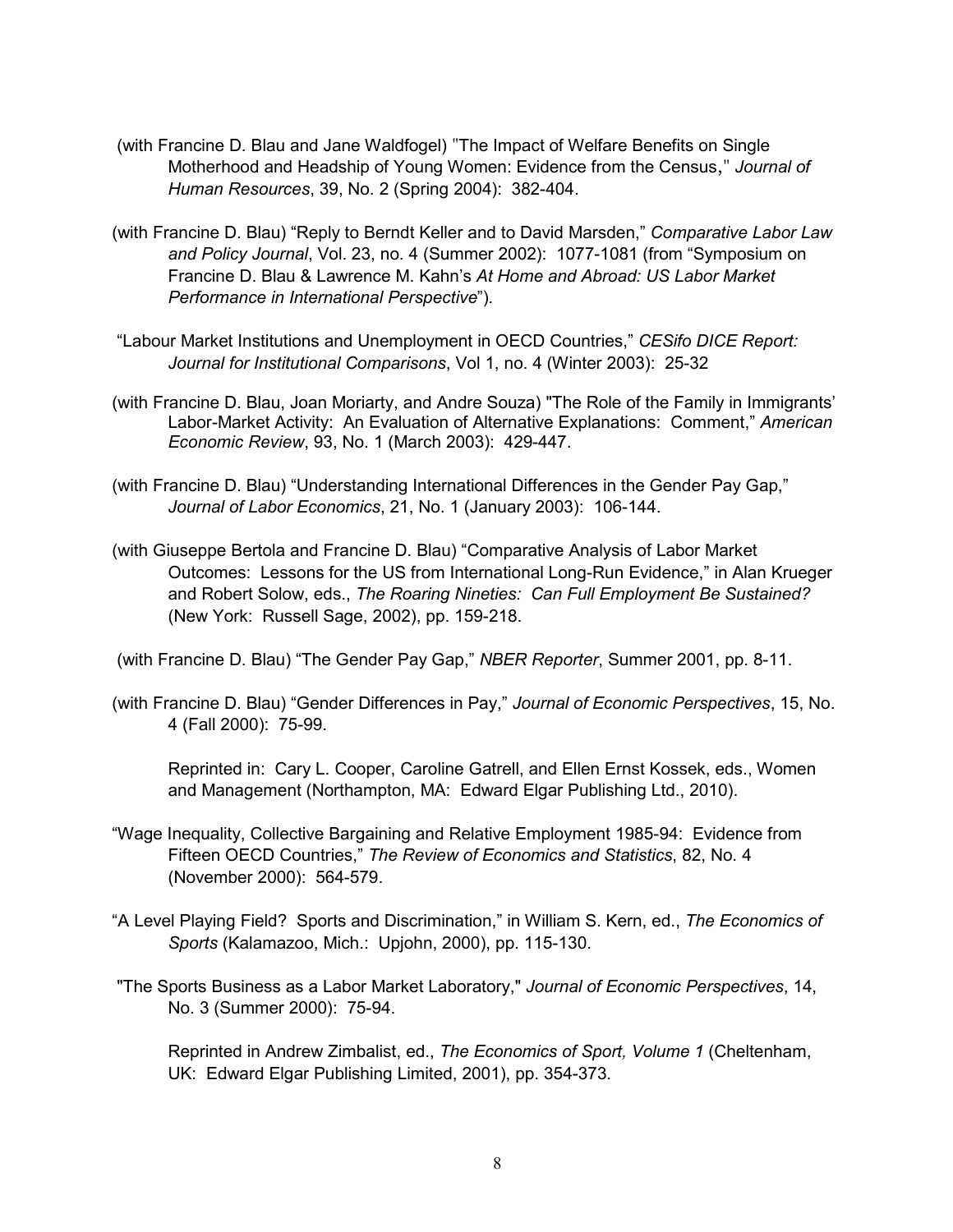Reprinted in Scott Rosner and Kenneth L. Shropshire, eds., *The Business of Sports*  (Boston: Jones and Bartlett Publishers, 2004).

- Reprinted in: Wladimir Andreff, ed., *Recent Developments in the Economics of Sport* (Cheltenham, UK: Edward Elgar Publishing Limited, forthcoming).
- (with Francine D. Blau and Jane Waldfogel) "Understanding Young Women's Marriage Decisions: The Role of Labor and Marriage Market Conditions," *Industrial & Labor Relations Review*, 53, No.4 (July 2000): 624-647.
- (with Francine D. Blau) "Gender and Youth Employment Outcomes: A Comparison of the US and West Germany: 1984-91," in David G. Blanchflower and Richard B. Freeman, eds., *Youth Employment and Joblessness in Advanced Countries* (Chicago: University of Chicago Press, 2000), pp. 107-167.
- (with Francine D. Blau) "Analyzing the Gender Pay Gap," *Quarterly Review of Economics and Finance* 39, Special Issue (1999): 625-646.
- (with Francine D. Blau) "Institutions and Laws in the Labor Market," in O. Ashenfelter and D. Card, eds*., Handbook of Labor Economics, Volume 3A* (Amsterdam: North-Holland, 1999), Chapter 25, pp. 1399-1461.
- "Collective Bargaining and the Interindustry Wage Structure: International Evidence," *Economica*, 65, No. 260 (November 1998): 507-534.
- "Against the Wind: Bargaining Recentralisation and Wage Inequality in Norway 1987-91*,*" *The Economic Journal*, 108, No. 448 (May 1998): 603-645.
- (with Francine D. Blau) "Swimming Upstream: Trends in the Gender Wage Differential in the 1980s," *Journal of Labor Economics*, 15, No. 1, Part 1 (January 1997): 1-42.
- (with Francine D. Blau) "International Differences in Male Wage Inequality: Institutions Versus Market Forces," *Journal of Political Economy*, 104, No. 4 (August 1996): 791-837.
- (with Francine D. Blau) "Wage Structure and Gender Earnings Differentials: An International Comparison," *Economica*, 63, No. 250(S) (May 1996 Supplement): S29-S62.

Reprinted in Marianne A. Ferber, ed., *Women in the Labour Market, Volume 2* (Cheltenham, UK: Edward Elgar Publishing Limited, 1998), pp. 294-327.

(with Francine D. Blau), "The Gender Gap in Earnings: Some International Evidence," in R. Freeman and L. Katz, eds., *Differences and Changes in Wage Structures* (Chicago, Ill.: National Bureau of Economic Research-University of Chicago Press, 1995), pp. 105- 144.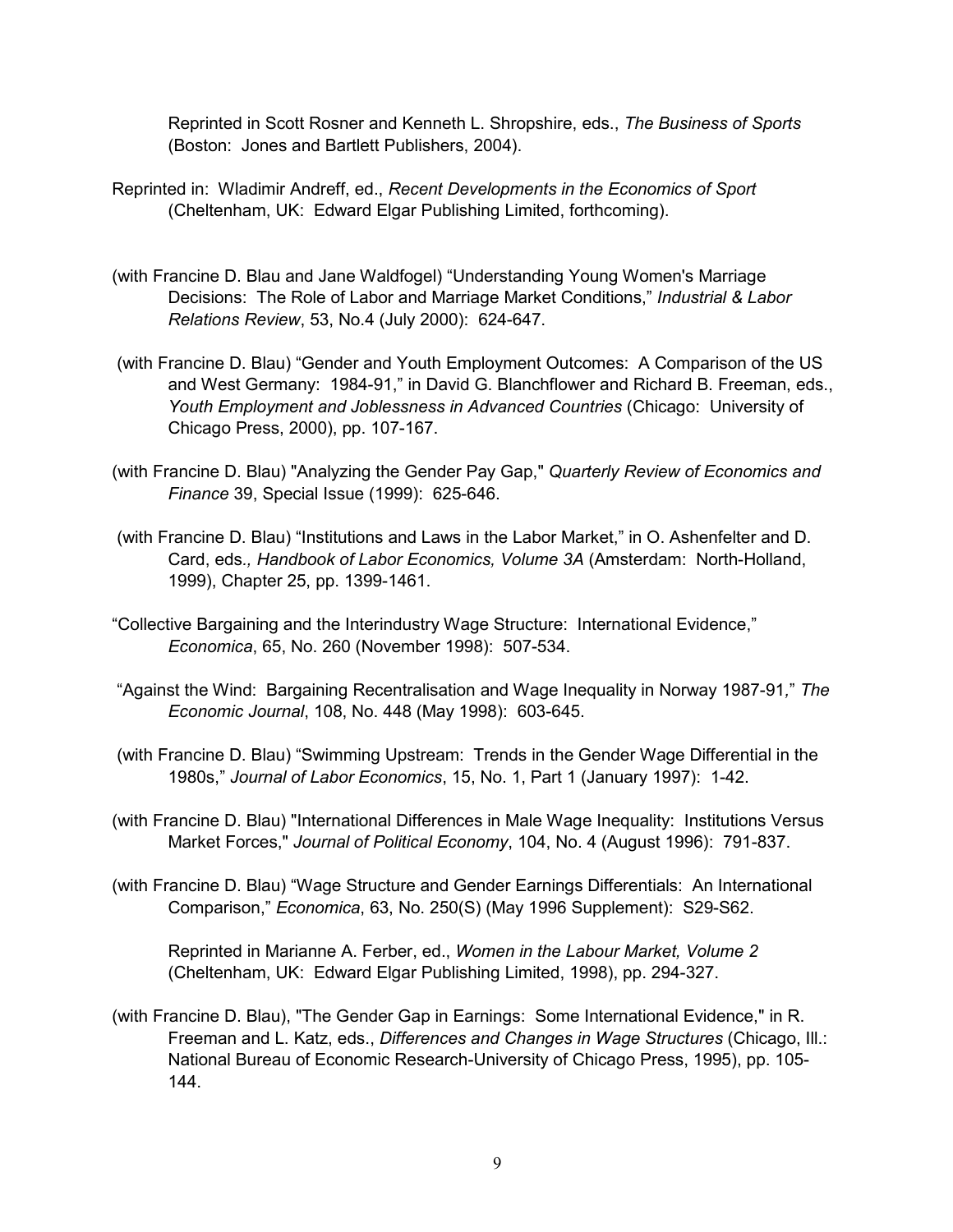Reprinted in Mary A. Yeager, ed., *Women in Business* (Cheltenham, UK: Edward Elgar Publishing Limited, 1999), pp. 202-240.

- (with Francine D. Blau) "The Changing Composition of the U.S. Labor Force: Implications for Public Policy," in Japan Institute of Labour, *The Change of Employment Environment and Human Resource Mangement in U.S. and Japanese Labor Markets* (Tokyo: Japan Institute of Labour, 1995), pp. 163-191.
- (with Francine D. Blau) "Rising Wage Inequality and the U.S. Gender Gap," *American Economic Review*, 84, No. 2 (May 1994): 23-28.

Reprinted in Marianne A. Ferber, ed., *Women in the Labour Market, Volume 2* (Cheltenham, UK: Edward Elgar Publishing Limited, 1998), pp. 288-293.

- (with J. Keith Murnighan), "A General Experiment on Bargaining in Demand Games with Outside Options," *American Economic Review*, 83, No. 5 (December 1993): 1260-1280.
- "Unions and Cooperative Behavior: The Effect of Discounting," *Journal of Labor Economics*, 11, No. 4 (October 1993): 680-703.
- (with J. Keith Murnighan),"Conjecture, Uncertainty and Cooperation in Prisoner's Dilemma Games: Some Experimental Evidence," *Journal of Economic Behavior and Organization*, 22, No. 3 (September 1993): 91-117.
- "Managerial Quality, Team Success and Individual Player Performance in Major League Baseball," *Industrial & Labor Relations Review*, 46, No. 3 (April 1993): 531-547.

Reprinted in Andrew Zimbalist, ed., *The Economics of Sport, Volume 1* (Cheltenham, UK: Edward Elgar Publishing Limited, 2001), pp. 460-476.

"Free Agency, Long Term Contracts and Compensation in Major League Baseball: Estimates from Panel Data," *The Review of Economics and Statistics*, 75, No. 1 (February 1993): 157-164.

Reprinted in Andrew Zimbalist, ed., *The Economics of Sport, Volume 1* (Cheltenham, UK: Edward Elgar Publishing Limited, 2001), pp. 452-459.

- (with Francine D. Blau), "Race and Gender Differentials," in D. Lewin, O. Mitchell, and P. Sherer, eds., *Research Frontiers in Industrial Relations and Human Resources* (Madison, Wisc.: Industrial Relations Research Association, 1992), pp. 381-416.
- "Discrimination in Baseball," in Paul Sommers, ed. *Diamonds Are Forever* (Washington, D.C.: The Brookings Institution, 1992), pp. 163-188.
- (with Francine D. Blau), "The Gender Earnings Gap: Learning from International Comparisons," *American Economic Review*, 82, No. 2 (May 1992): 533-538.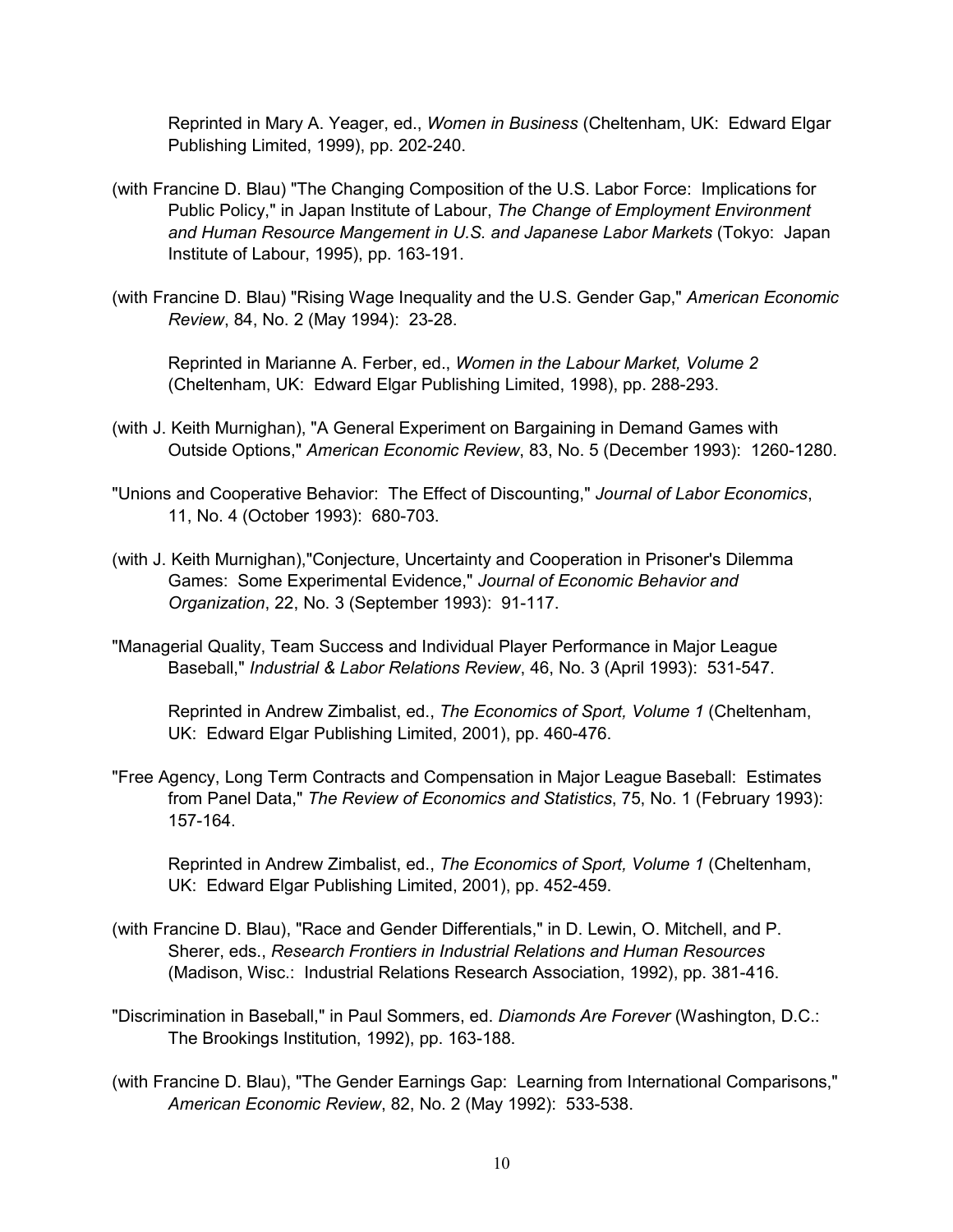"The Effects of Race on Professional Football Players' Compensation," *Industrial & Labor Relations Review*, 45, No. 2 (January 1992): 295-310.

Reprinted in: Andrew Zimbalist, ed., *The Economics of Sport, Volume 2* (Cheltenham, UK: Edward Elgar Publishing Limited, 2001), pp. 63-78.

- (with Peter D. Sherer), "Racial Discrimination in the NBA," in J.A. Mangan and P.D. Staudohar, eds., *The Business of Professional Sports* (University of Illinois Press, Urbana, Illinois, 1991), pp. 71-94.
- (with Wallace E. Hendricks), "Efficiency Wages, Monopoly Unions and Efficient Bargaining," *The Economic Journal*, 101, No. 408 (September 1991): 1149-1162.
- "Customer Discrimination and Affirmative Action," *Economic Inquiry*, 29, No. 3 (July 1991): 555- 571.

Reprinted in William Darity, Jr., *Economics and Discrimination*, Volume 1 (Brookfield, Vt.: Edward Elgar, 1995), pp. 372-388.

- "Discrimination in Professional Sports: A Survey of the Literature," *Industrial & Labor Relations Review*, 44, No. 3 (April 1991): 395-418.
- (with Michael Curme), "The Impact of the Threat of Bankruptcy on the Structure of Compensation," *Journal of Labor Economics*, 8, No. 4 (October 1990): 419-447.
- (with Stuart A. Low), "The Demand for Labor Market Information," *Southern Economic Journal*, 56, No. 4 (April 1990): 1044-1058.
- (with Peter D. Sherer), "Contingent Pay and Managerial Performance," *Industrial & Labor Relations Review*, 43, No. 3 (February 1990): 107S-120S.

Reprinted in Ronald Ehrenberg, ed., *Do Compensation Policies Matter?* (Ithaca, N.Y.: ILR Press, 1990), pp. 107-120.

- (with Francine D. Blau), "A Model of Joint Wage and Hiring Discrimination," *Research in Labor Economics*, Vol. 10, 1989: 157-205.
- (with Peter D. Sherer),"Racial Differences in Professional Basketball Players' Compensation, *Journal of Labor Economics*, 6, No. 1 (January 1988): 40-61.

Reprinted in Andrew Zimbalist, ed., *The Economics of Sport, Volume 2* (Cheltenham, UK: Edward Elgar Publishing Limited, 2001), pp. 20-41.

(with Cynthia Gramm and Wallace Hendricks), "Inflation Uncertainty and Strike Activity," *Industrial Relations*, 27, No. 1 (Winter 1988): 114-129.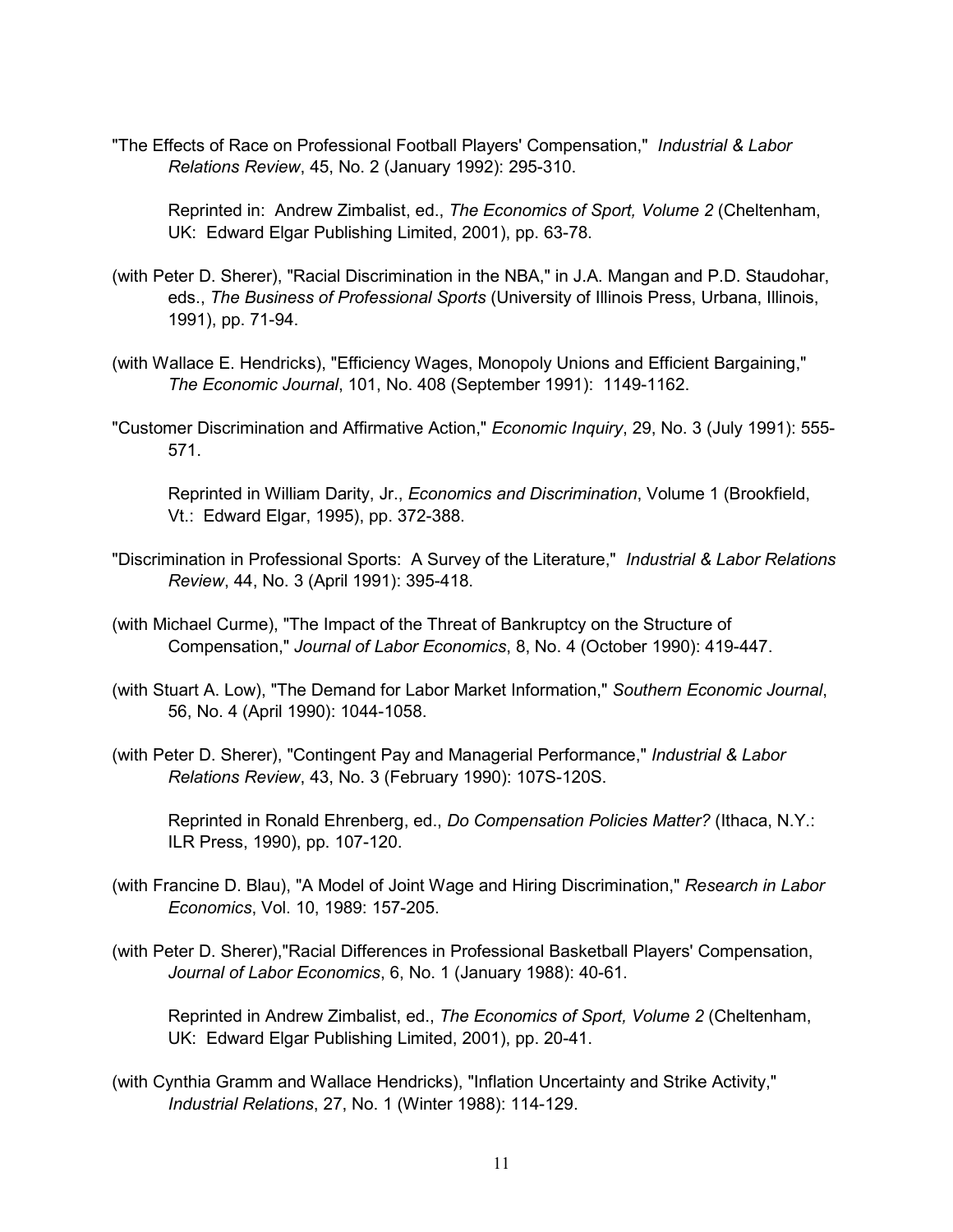- (with Stuart A. Low), "Systematic and Random Search: A Synthesis," *Journal of Human Resources*, 23, No. 1 (Winter 1988): 1-20.
- (with Michael Curme),"Unions and Nonunion Wage Dispersion," *The Review of Economics and Statistics*, 69, No. 4 (November 1987): 600-607.
- "Unemployment Insurance, Job Queues, and Systematic Job Search: An Equilibrium Approach," *Southern Economic Journal*, 54, No. 2 (October 1987): 397-411.
- (with Wallace Hendricks),"Contract Length, Indexation and *Ex Ante* Real Wage Variability," *Journal of Labor Research*, 8, No. 3 (Summer 1987): 221-236.
- (with Wallace Hendricks), "Wage Indexation and Compensating Wage Differentials," *The Review of Economics and Statistics*, 68, No. 3 (August 1986): 484-492.
- (with Wallace Hendricks), "The Future of Wage Indexation in Collective Bargaining Contracts," *Monthly Labor Review*, 108, No. 5 (May 1985): 29-32.
- (with Francine D. Blau), "On Estimating Discrimination in the Economy: Comment," *Southern Economic Journal* 51, No. 4 (April 1985): 221-226.
- (with Wallace Hendricks), "The Demand for Labor Market Structure: An Economic Approach," *Journal of Labor Economics*, 2, No. 3 (July 1984): 412-438.
- "The Effect of Collective Bargaining on Production Technique: A Theoretical Analysis," *Journal of Labor Research*, 5, No. 1 (Winter 1984): 1-12.
- (with Stuart A. Low), "An Empirical Model of Employed Search, Unemployed Search and Nonsearch," *Journal of Human Resources*, 19, No. 1 (Winter 1984): 104-117.
- (with Francine D. Blau), "Union Coverage, Seniority and Turnover," *Industrial Relations*, 22, No. 3 (Fall 1983): 362-373.
- (with Francine D. Blau), "Job Search and Unionized Employment," *Economic Inquiry*, 21, No. 3 (July 1983): 412-430.
- (with Wallace Hendricks), "Cost of Living Clauses in Union Contracts: Determinants and Effects," *Industrial & Labor Relations Review*, 36, No. 3 (April 1983): 447-460.
- (with Stuart A. Low), "The Relative Effects of Employed and Unemployed Job Search," *The Review of Economics and Statistics*, 64, No. 2 (May 1982): 234-241.
- (with Stuart A. Low), "The Wage Effects of Job Search," *Industrial Relations*, 21, No. 1 (Winter 1982): 53-61.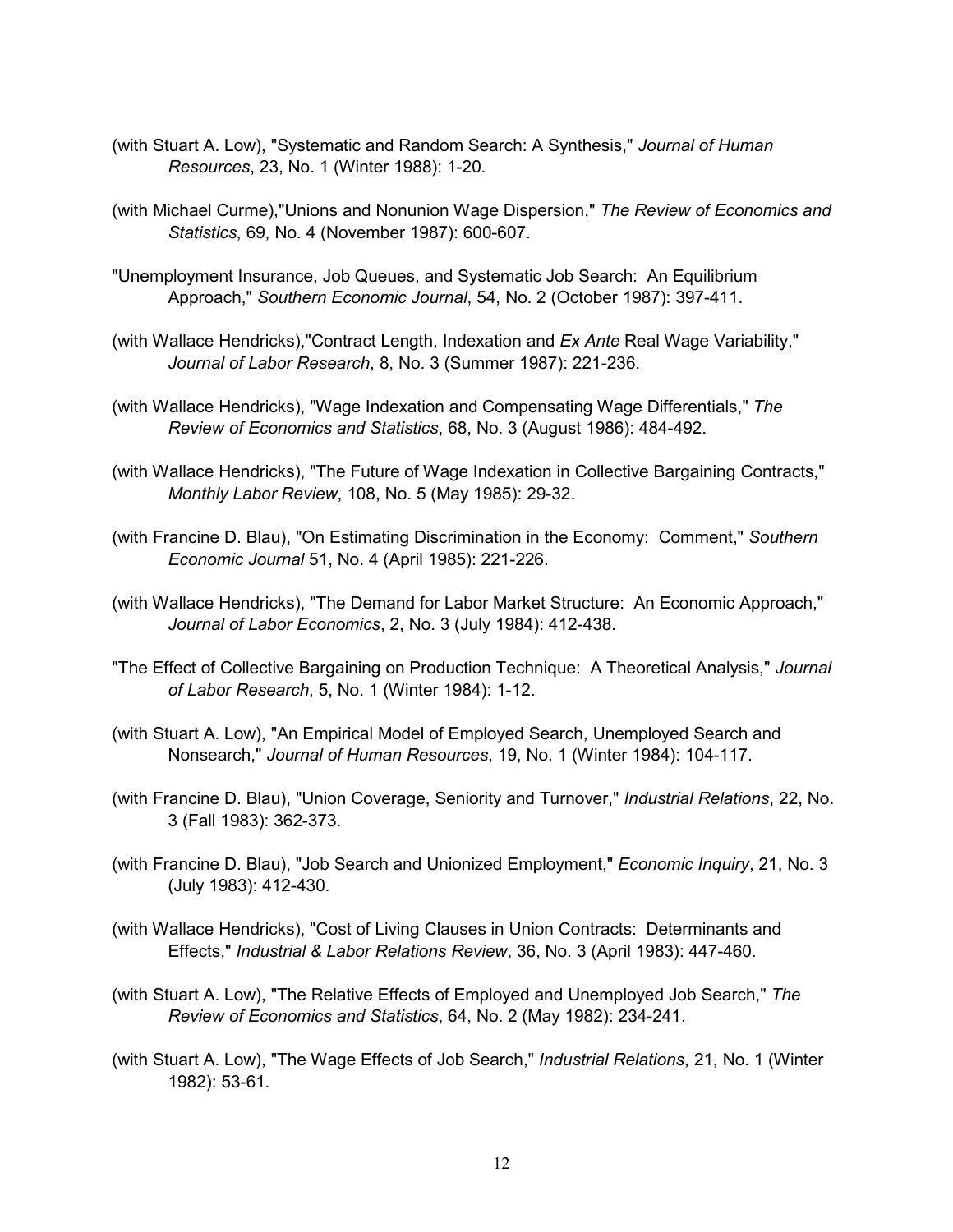- (with Wallace Hendricks), "The Determinants of Bargaining Structure in U.S. Manufacturing Industries," *Industrial & Labor Relations Review*, 35, No. 2 (January 1982): 181-195.
- (with Francine D. Blau), "Race and Sex Differences in Quits by Young Workers," *Industrial & Labor Relations Review*, 34, No. 4 (July 1981): 563-577.

"Reply to Lincoln Fairley," *Labor History*, 22, No. 2 (Spring 1981): 313-315.

- (with Francine D. Blau), "Causes and Consequences of Layoffs," *Economic Inquiry*, 20, No.2 (April 1981): 270-296.
- (with Peter Feuille and Wallace E. Hendricks), "Wage and Nonwage Outcomes in Collective Bargaining: Determinants and Tradeoffs," *Journal of Labor Research*, 2, No. 1 (Spring 1981): 39-53.
- "Sex Discrimination in Professional Employment: A Case Study-Comment," *Industrial & Labor Relations Review*, 34, No. 2 (January 1981): 273-275.
- "Bargaining Power, Search Theory and the Phillips Curve," *Cambridge Journal of Economics*, 4, No. 3 (September 1980): 233-244.
- "Unions and Internal Labor Markets: The Case of the San Francisco Longshoremen," *Labor History*, 21, No. 3 (Summer 1980): 369-391.
- "Wage Growth and Endogenous Experience," *Industrial Relations*, 19, No. 1 (Winter 1980): 50- 63.
- "Union Spillover Effects on Unorganized Labor Markets," *Journal of Human Resources*, 15, No. 1 (Winter 1980): 87-98.
- "Unionism and Relative Wages: Direct and Indirect Effects," *Industrial & Labor Relations Review*, 32, No. 4 (July 1979): 520-532.
- "Union Strength and Wage Inflation," *Industrial Relations*, 18, No.2 (Spring 1979): 144-155.
- (with Kimio Morimune),"Unions and Employment Stability: A Sequential Logit Approach," *International Economic Review*, 20, No.1 (February 1979): 217-235.
- "The Returns to Job Search: A Test of Two Models," *The Review of Economics and Statistics*, 60, No. 4 (November 1978): 496-503.
- "Unions and the Employment Status of Nonunion Workers," *Industrial Relations*, 17, No. 2 (May 1978): 238-244.
- "The Effect of Unions on the Earnings of Nonunion Workers," *Industrial & Labor Relations Review*, 31, No. 2 (January 1978): 205-216.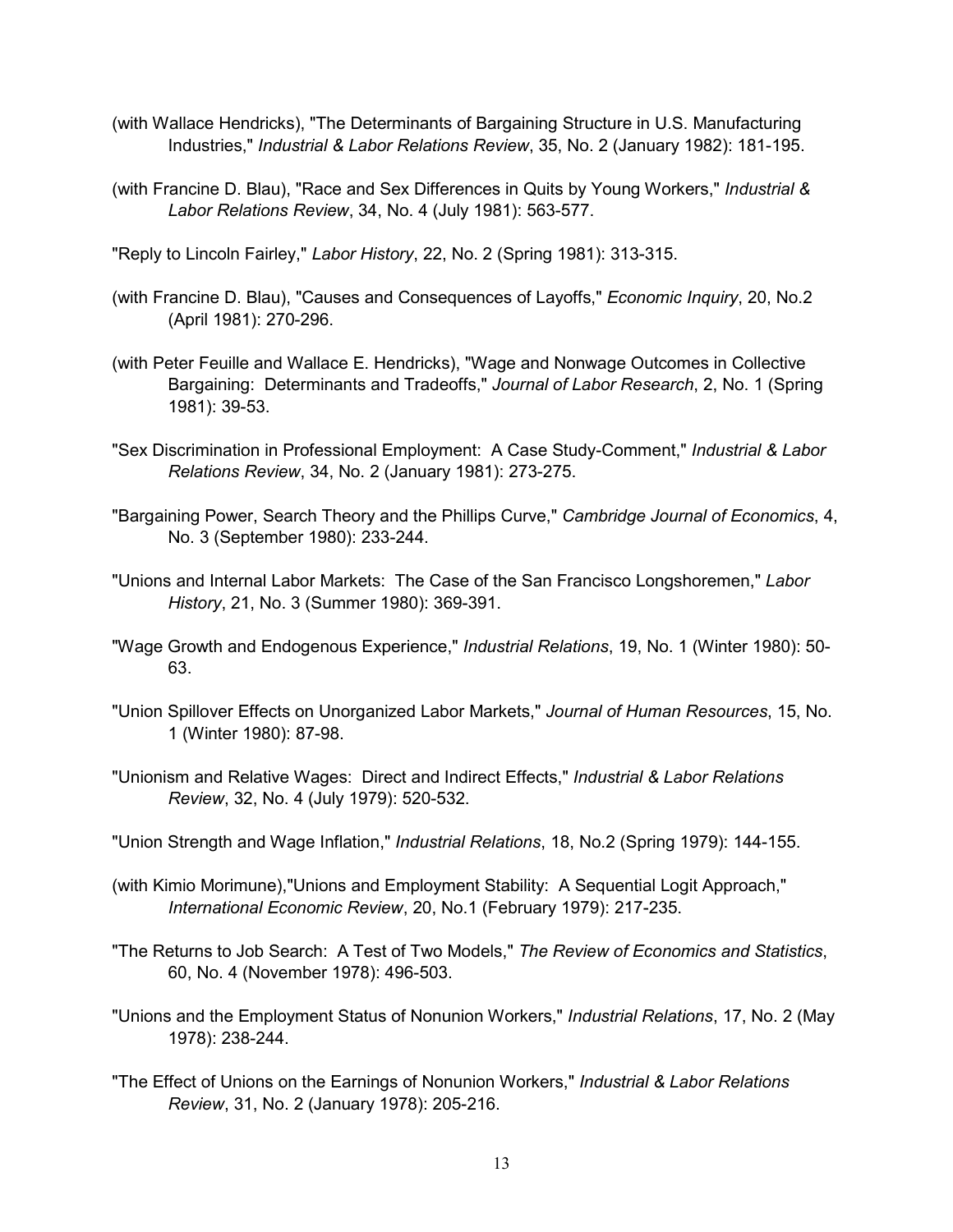- "Union Impact: A Reduced Form Approach," *The Review of Economics and Statistics*, 59, No. 4 (November 1977): 503-507.
- "Internal Labor Markets: San Francisco Longshoremen," *Industrial Relations*, 15, No. 3 (October 1976): 333-337.
- C. Published Proceedings
- (with Giuseppe Bertola and Francine D. Blau), "Collective Bargaining Institutions and Demographic Employment Patterns," *IRRA Proceedings 55th Annual Meeting* (Champaign, IL: IRRA, 2003), pp. 222-231.
- (with Francine D. Blau), "Youth Employment in the US and West Germany, 1984-91*," IRRA Proceedings 49th Annual Meeting* (Madison, WI: IRRA, 1997), pp. 87-97.
- (with Francine D. Blau), "International Differences in Male Wage Inequality: Institutions Versus Market Forces," *Comparaisons de Salaires Internationales: Actes du Colloque des 1er et 2 Février 1996* (Paris: INSEE, 1996), pp. 168-181.
- "Discussion-Labor Economics," *Industrial Relations Research Association Proceedings of the Forty-Sixth Annual Meeting*, January 1994: 70-72.
- "Discussion-Labor Economics," *Industrial Relations Research Association Proceedings of the Thirty-Ninth Annual Meeting*, December 1986: 440-443.
- (with Wallace Hendricks), "Wage Indexation in America: Prospects for the 1980's," *Industrial Relations Research Association Proceedings of the Thirty-Seventh Annual Meeting*, December 1984: 413-419.
- "Discussion-Labor Economics,"*Industrial Relations Research Assocation Proceedings of the Thirty-Seventh Annual Meeting*, December 1984: 130-133.
- "Discussion-Job Advancement for Women," *1982 American Statistical Association Proceedings*, Social Statistics Section: 169-171.
- "On the Concept of Health Capital: Comments on 'Data Needs Relating to Women's Health' by Charlotte Muller," in Barbara Reagan, ed., *Proceedings of the Census Bureau Conference on Issues in Federal Statistical Needs Relating to Women* (U.S. Department of Commerce, Washington, D.C., 1979): 111.
- D. Book Reviews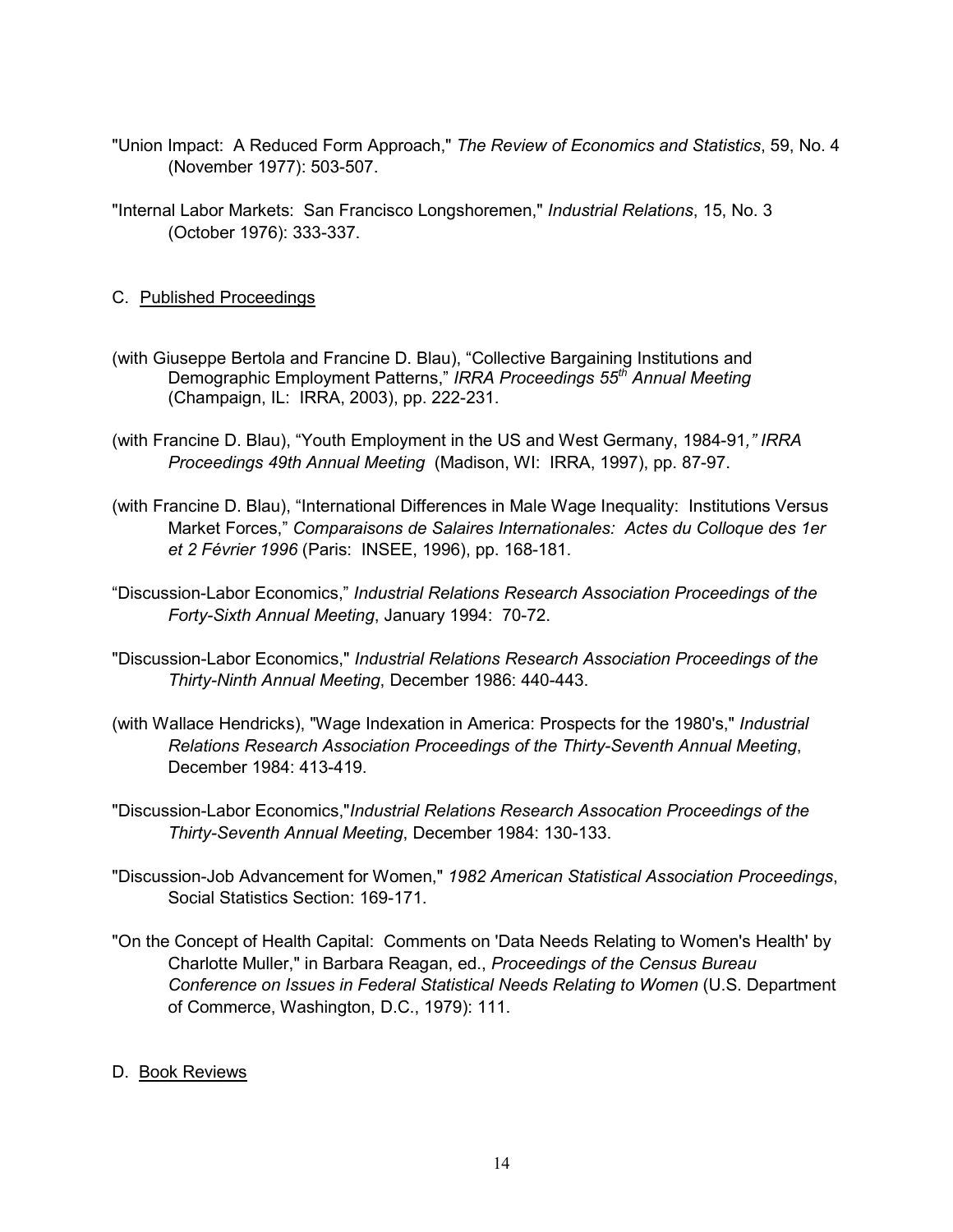- Book Review of: Alan S. Blinder, ed., *Paying for Productivity* (The Brookings Institution, Washington, D.C., 1990), reviewed in *Industrial & Labor Relations Review*, 45, No. 4 (July 1992): 823-824.
- Book Review of: Harvey Leibenstein, *Inside the Firm* (Harvard University Press, Cambridge, Mass., 1987), reviewed in *Industrial & Labor Relations Review*, 42, No. 3 (April 1989): 472-473.
- Book Review of: Seymour Martin Lipset, ed., *Unions in Transition* (Institute for Contemporary Studies Press, San Francisco, 1986), reviewed in *Journal of Labor Research*, 8, No. 3 (Summer 1987): 317-320.
- Book Review of: Harry C. Katz, *Shifting Gears* (MIT Press, Cambridge, 1985), reviewed in *Journal of Economic Literature*, 24, No. 2 (June 1986): 727-728.
- Book Review of: Jack Barbash, *The Elements of Industrial Relations* (University of Wisconsin Press, Madison, 1984), reviewed in *Journal of Economic Literature*, 23, No. 3 (September 1985): 1247-1248.
- Book Review of: Paul Osterman, ed., *Internal Labor Markets* (MIT Press, Cambridge, 1984), reviewed in *Journal of Economic Literature*, 23, No. 1 (March 1985): 140-142.
- Book Review of: Theo Nichols and Huw Beynon, *Living with Capitalism* (Routledge and Kegan Paul, Boston, 1977), reviewed in *Quarterly Review of Economics and Business*, 17, No. 4 (Winter 1977): 123-126.

## Faculty Working Papers:

- (with Sholeh A. Maani), "Human Capital, Collective Bargaining, and The New Zealand Wage Structure," December 2008, 34pp.
- (with Francine D. Blau, Matthew Comey, Amanda Eng, Pamela Meyerhofer, and Alexander Willén), "Culture and Gender Allocation of Tasks: Source Country Characteristics, Housework, and Childcare Division of Labor among US Immigrants," September 2019, 61 pp.

## Referee

*American Economic Review, Journal of Political Economy, Quarterly Journal of Economics, Economic Journal, The Review of Economics and Statistics, Scandinavian Journal of Economics*, National Science Foundation; *Quarterly Review of Economics and Business*; *Research in Population Economics*; *Industrial Relations*; *Industrial & Labor Relations Review*; *Journal of Economics and Business*; *Journal of Human Resources*; *Explorations in Economic History*; *Southern Economic Journal*; Social Science Research Council; *Journal of Business and Economic Statistics*; *American Statistician*; *Journal of Labor Economics*; *Journal of Economic*